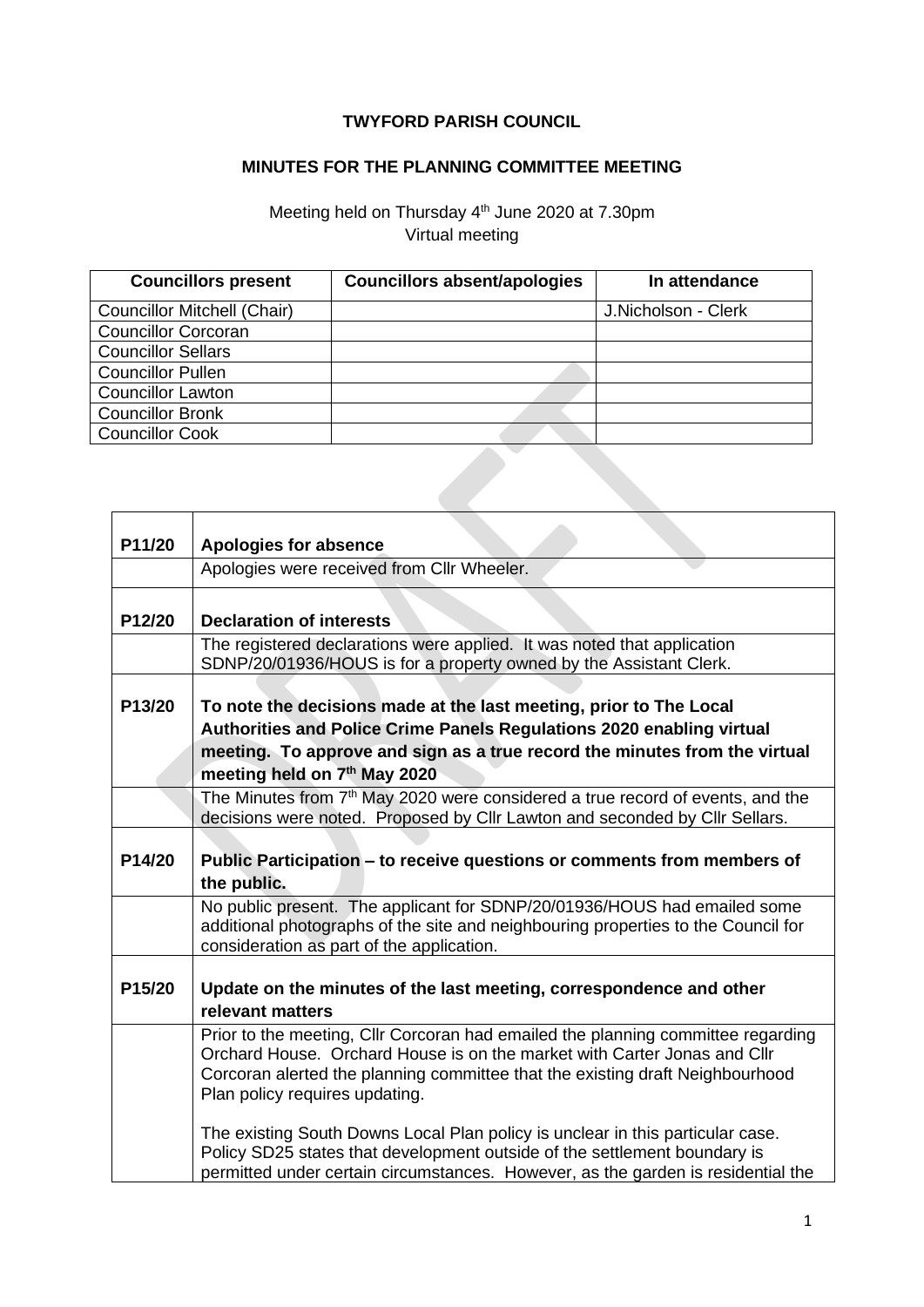|              | site cannot be developed. There are some concerns that the SDNP policy may be<br>open to interpretation, and the Neighbourhood Plan technical team have drafted a<br>new policy to sure up any disparities and areas for clarification.                                                                                                                                                                                                                                                                                              |
|--------------|--------------------------------------------------------------------------------------------------------------------------------------------------------------------------------------------------------------------------------------------------------------------------------------------------------------------------------------------------------------------------------------------------------------------------------------------------------------------------------------------------------------------------------------|
|              | The Neighbourhood Plan technical team have drafted a new policy which they aim<br>will protect the site, and supports redevelopment which will continue to provide<br>housing for older adults. The existing building footprint is approx. 15,000 sq feet,<br>and is considered by the technical team to be substantive to provide viable<br>residential older adult flats. Moreover, the protection of the landscape is<br>paramount, due to the established tended gardens and trees of merit.                                     |
|              | Cllr Corcoran asked the planning committee for support to discuss the contents of<br>the new draft policy with South Downs National Park Authority (SDNPA). As<br>approval of a new draft policy was not listed as a specific item on the agenda,<br>resolution to approve the draft policy was not permitted. However, the planning<br>committee was able to motion support for CIIr Corcoran to discuss amending the<br>TNP Orchard Close policy with SDNPA and to ascertain what redevelopment<br>parameters SDNPA would support. |
|              | The discussion with SDNPA on the contents of the new policy are centred around<br>development within the existing footprint, protection of the landscape and<br>continued provision of older adult housing.                                                                                                                                                                                                                                                                                                                          |
|              | It was also questioned whether the site is of archaeological importance.                                                                                                                                                                                                                                                                                                                                                                                                                                                             |
|              | Additionally, the committee agreed that requesting emergency TPO's on trees of<br>merit on the site could be actioned.                                                                                                                                                                                                                                                                                                                                                                                                               |
| cc           | <b>Actions</b><br>CIIr Corcoran to discuss parameters for an amended TNP policy for<br><b>Orchard Close with SDNPA</b>                                                                                                                                                                                                                                                                                                                                                                                                               |
| cc<br>/Clerk | Cllr Corcoran to propose an amended Orchard Close policy to the FPC<br>18th June (Clerk to add resolution to FPC agenda)                                                                                                                                                                                                                                                                                                                                                                                                             |
| <b>Clerk</b> | Clerk to contact WCC Officer Ivan Gurdler to request TPO's on trees of<br>merit in the grounds of Orchard Close.                                                                                                                                                                                                                                                                                                                                                                                                                     |
| cc           | CIIr Corcoran ask WCC Officer Tracy Matthews if the site is of<br>archaeological significance.                                                                                                                                                                                                                                                                                                                                                                                                                                       |
|              |                                                                                                                                                                                                                                                                                                                                                                                                                                                                                                                                      |
| P16/20       | To review applications received, and agree comments on new planning<br>applications                                                                                                                                                                                                                                                                                                                                                                                                                                                  |
|              | <b>Erection of a single storey garage off the main driveway</b>                                                                                                                                                                                                                                                                                                                                                                                                                                                                      |
|              | <b>Planning Application</b><br>Elms House Finches Lane Twyford SO21 1QF<br>Ref. No: SDNP/20/01902/HOUS   Received: Thu 14 May 2020   Validated: Thu 14<br>May 2020   Status: Pending Consideration                                                                                                                                                                                                                                                                                                                                   |
|              | Erection of a single storey garage off the main driveway                                                                                                                                                                                                                                                                                                                                                                                                                                                                             |
|              | <b>Planning Application</b><br>Elms House Finches Lane Twyford SO21 1QF<br>Ref. No: SDNP/20/01903/LIS   Received: Thu 14 May 2020   Validated: Thu 14<br>May 2020   Status: Pending Consideration                                                                                                                                                                                                                                                                                                                                    |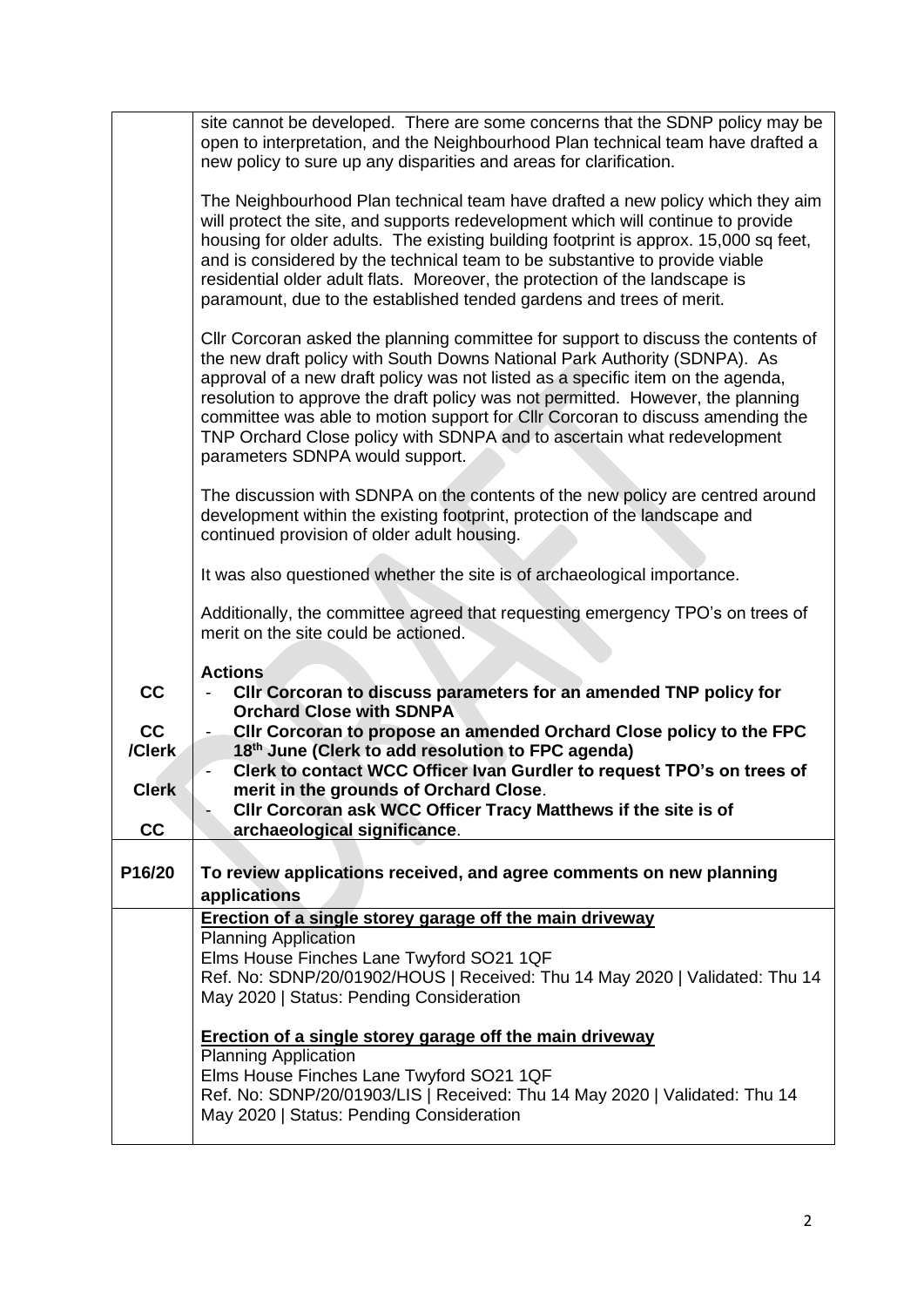|           | The above two applications were reviewed and discussed. The height of the<br>garage was discussed, and considered modest.  No objections were raised to the                                                                                                                                                                                                                                                                                                                                                                                                                            |
|-----------|----------------------------------------------------------------------------------------------------------------------------------------------------------------------------------------------------------------------------------------------------------------------------------------------------------------------------------------------------------------------------------------------------------------------------------------------------------------------------------------------------------------------------------------------------------------------------------------|
|           | application, and no objection was carried.                                                                                                                                                                                                                                                                                                                                                                                                                                                                                                                                             |
|           | Two storey extension to the side of the property with internal alterations to<br>provide additional bedroom space at first floor & kitchen dining area at<br>ground floor level. Alterations to existing conservatory to convert to sun                                                                                                                                                                                                                                                                                                                                                |
|           | lounge.<br><b>Planning Application</b>                                                                                                                                                                                                                                                                                                                                                                                                                                                                                                                                                 |
|           | 4 Segars Lane Twyford SO21 1QJ                                                                                                                                                                                                                                                                                                                                                                                                                                                                                                                                                         |
|           | Ref. No: SDNP/20/01936/HOUS   Received: Mon 18 May 2020   Validated: Wed<br>20 May 2020   Status: Pending Consideration                                                                                                                                                                                                                                                                                                                                                                                                                                                                |
|           | The property plans were reviewed and discussed. The position of windows to<br>neighbouring property were discussed and not considered an issue, as was the<br>increase in property size. The proposed plans were considered to fit in with other<br>local development, and inline with development to suit the needs of a growing<br>family.                                                                                                                                                                                                                                           |
|           | The Parish Council raised no objection, but raised two points to note.<br>Firstly, the extension is on the site of Elizabethan Segars House, and therefore                                                                                                                                                                                                                                                                                                                                                                                                                             |
|           | has the potential of being of archaeological interest.<br>Secondly, due to the road network around the site, Twyford Parish Council request<br>consideration about the impact of construction deliveries and construction related<br>worker's vehicles to the proposed site. The Council requests that the applicant is<br>at all times respectful to their neighbours and the environment when carrying out<br>their development, and taking consideration of the neighbours with regards to the<br>times of deliveries and hours of work. The applicant should therefore ensure that |
|           | the site is well organised, clean and tidy and that facilities, stored materials,<br>vehicles and plant are located to minimise disruption. Any damage to these areas<br>should be remediated as soon as is practically possible.                                                                                                                                                                                                                                                                                                                                                      |
|           | The above two property decisions were proposed by Cllr Mitchell and seconded by                                                                                                                                                                                                                                                                                                                                                                                                                                                                                                        |
|           | Cllr Lawton.                                                                                                                                                                                                                                                                                                                                                                                                                                                                                                                                                                           |
| P17/20    | Update on planning decisions made between 8th May 2020 and 4th June 2020                                                                                                                                                                                                                                                                                                                                                                                                                                                                                                               |
|           | None to note.                                                                                                                                                                                                                                                                                                                                                                                                                                                                                                                                                                          |
|           |                                                                                                                                                                                                                                                                                                                                                                                                                                                                                                                                                                                        |
| P18/20    | Review ELP progress and decide if further support required from TPC.                                                                                                                                                                                                                                                                                                                                                                                                                                                                                                                   |
|           | None to note.                                                                                                                                                                                                                                                                                                                                                                                                                                                                                                                                                                          |
| P19/20    | Create a tree management strategy for trees on Parish Council owned land,<br>and assign next steps and owners.                                                                                                                                                                                                                                                                                                                                                                                                                                                                         |
|           | Cllr Pullen has begun the process of mapping Ash trees in the village. To date,<br>half of the village has been surveyed, and 30 Ash trees have been plotted.                                                                                                                                                                                                                                                                                                                                                                                                                          |
| P20/20    | Consider if the mirror at Norris Bridge contravenes any Highways or                                                                                                                                                                                                                                                                                                                                                                                                                                                                                                                    |
|           | planning rules                                                                                                                                                                                                                                                                                                                                                                                                                                                                                                                                                                         |
|           | Whilst the mirror provides safety to vehicles, concerns were raised about it's<br>position on a protected bridge. The mirror stands out, and is bright orange.                                                                                                                                                                                                                                                                                                                                                                                                                         |
| <b>WL</b> | Action: Cllr Lawton to ask property owner if they will paint the back of the<br>mirror a natural colour.                                                                                                                                                                                                                                                                                                                                                                                                                                                                               |
| P21/20    | Any other business                                                                                                                                                                                                                                                                                                                                                                                                                                                                                                                                                                     |